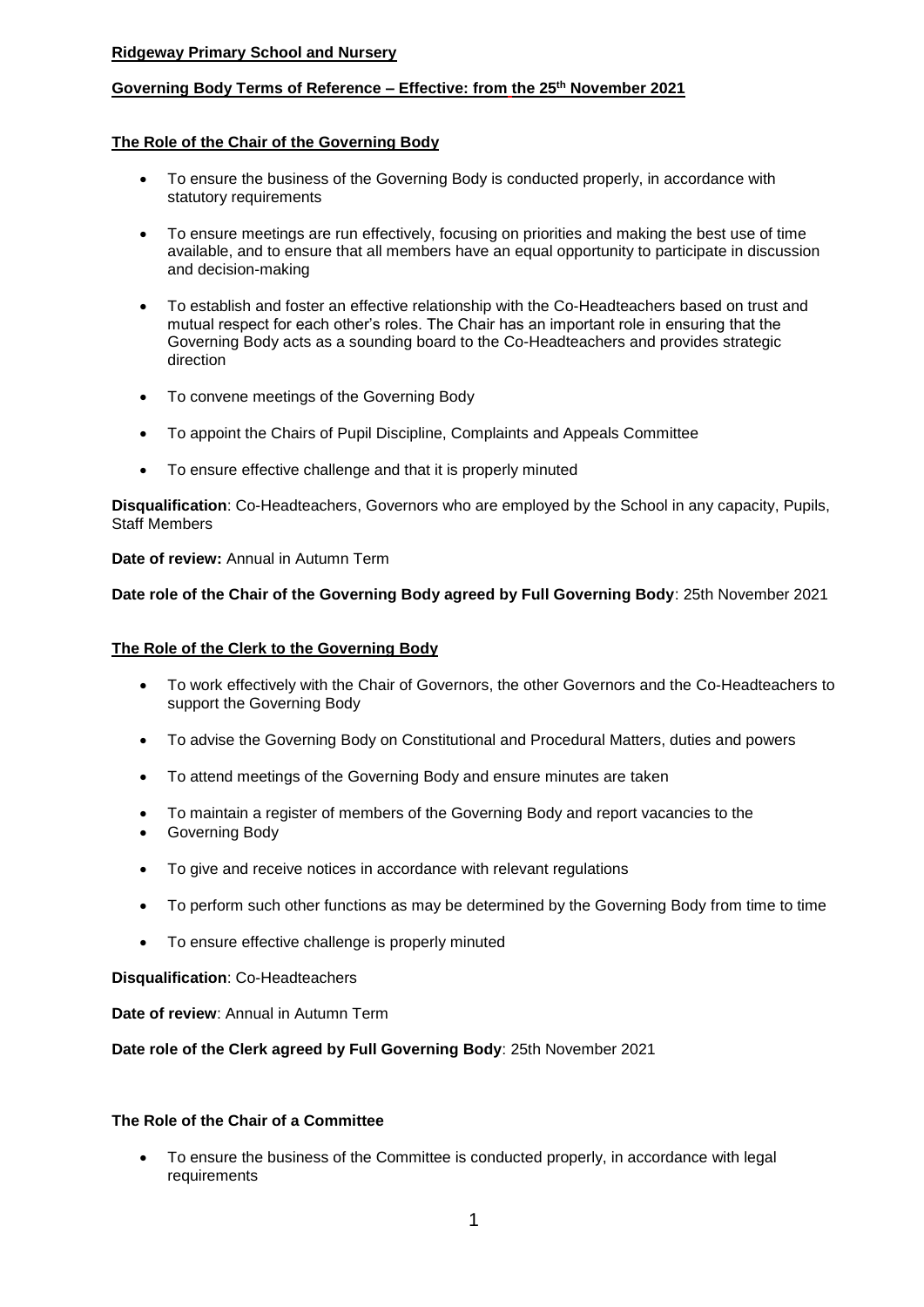- To convene meetings of the Committee
- To ensure meetings are run effectively, focusing on priorities and making the best use of time available, and to ensure that all members have an equal opportunity to participate in discussion and decision-making
- To ensure effective challenge and that it is properly minuted Disqualification: Co-Headteachers and staff governors

**Date of review**: Annual in Autumn Term

## **Date role of the Chair of a Committee agreed by Full Governing Body**: 25th November 2021

### **The Role of the Clerk to Committees**

- To advise the Committee on procedural and legal matters
- To attend meetings of the Committee and ensure minutes are taken
- To perform such other functions with respect to the Committee as may be determined by the Governing Body from time to time
- To ensure effective challenge is properly minuted

**Disqualification**: Co-Headteachers, Governors who are employed by the School in any capacity

**Date of review:** Annual in Autumn Term

**Date role of the Clerk to Committees agreed by Full Governing Body**: 25th November 2021

### **The Governing Body**

The Governing Body needs to take a strategic role, be accountable for its decisions and hold the Co-Headteachers to account for the performance of the students and staff in the school. It should set aims and objectives and agree, monitor and review policies, targets and priorities.

- To agree constitutional matters\*, including procedures where the Governing Body has discretion
- To draw up the instrument of government and any amendments thereafter\*
- To recruit and induct new governors to include an induction pack and procedures (links to SFVS evidence 7) as vacancies arise
- To hold at least three Governing Body meetings a year\*
- That subject to any other arrangements being made by the board, the board will set dates for meeting of the following committee which will meet at least three time in any one academic year, Steering Committee, Resources Committee and Learning and Achievement Committee.
- To appoint the Co-Headteachers, Deputy Head teacher and School Business Manager
- To be responsible for the suspension and/or dismissal of the Co-Headteachers
- To be responsible for the ending of a suspension for the Co-Headteachers
- To appoint or remove the Chair and Vice-Chair of the Governing Body\*
- To appoint or remove a Clerk to the Governing Body\*
- To establish the committees of the Governing Body and their terms of reference\*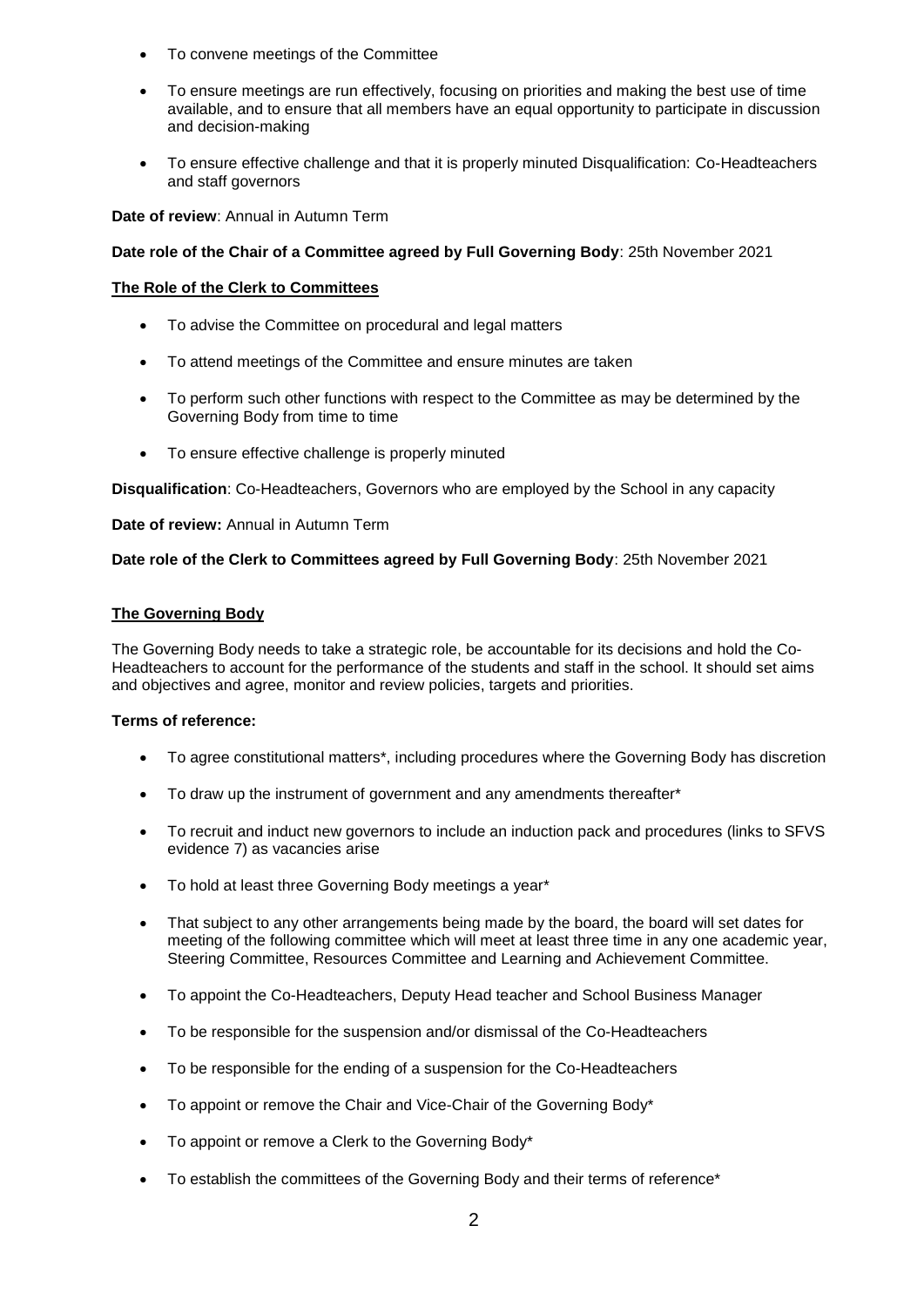- To appoint the Chair of any committee except where delegated to the Chair of the
- Governing Body
- To appoint the Review Officer for the Co-Headteachers's Performance Review Group
- To appoint or remove a Clerk to each committee\*
- To suspend a governor\*
- To decide which functions of the Governing Body will be delegated to committees, groups and individuals\*
- To review the delegation arrangements annually\* (links to SFVS evidence 3)
- To receive reports from any individual or committee to whom a decision has been delegated and to consider whether any further action by the Governing Body is necessary\*
- To approve the first formal budget plan of the financial year
- To institute and keep the Health and Safety Policy and its practice under review and to make revisions where appropriate
- To set up a Register of Governors' Business Interests
- To review and formally approve the policy for Pecuniary Interests (links to SFVS evidence 20) unless delegated to the Finance Committee
- To review and monitor the Summary School Self Evaluation Form annually
- To formally approve and adopt the School Development Plan (links to SFVS evidence 29)
- To review and formally approve the Governing body Decision Planner on an annual basis (links to SFVS evidence 1)
- To consider training requirements on a regular basis to include both the whole Governing body and individual governor training (links to SFVS evidence 24)
- To ensure all documents required under statutory regulation are published on the school's website

# **\*these matters cannot be delegated to either a committee or an individual**

**Membership**: As per the Instrument of Government

**Disqualification**: As per Regulation 20 and Schedule 6 of the Constitution Regulations

**Quorum**: One half of the number of Governors in post

**Date of review:** Annual in Autumn Term

**Date terms of reference agreed by Full Governing Body**: 25th November 2021

# **Steering Committee**

# **Purpose**

To co-ordinate the running and monitor the performance of the Governing Body, and to monitor the progress of work of the committees and individuals.

# **Terms of reference:**

To elect a vice-chair of the committee at the first meeting of each school year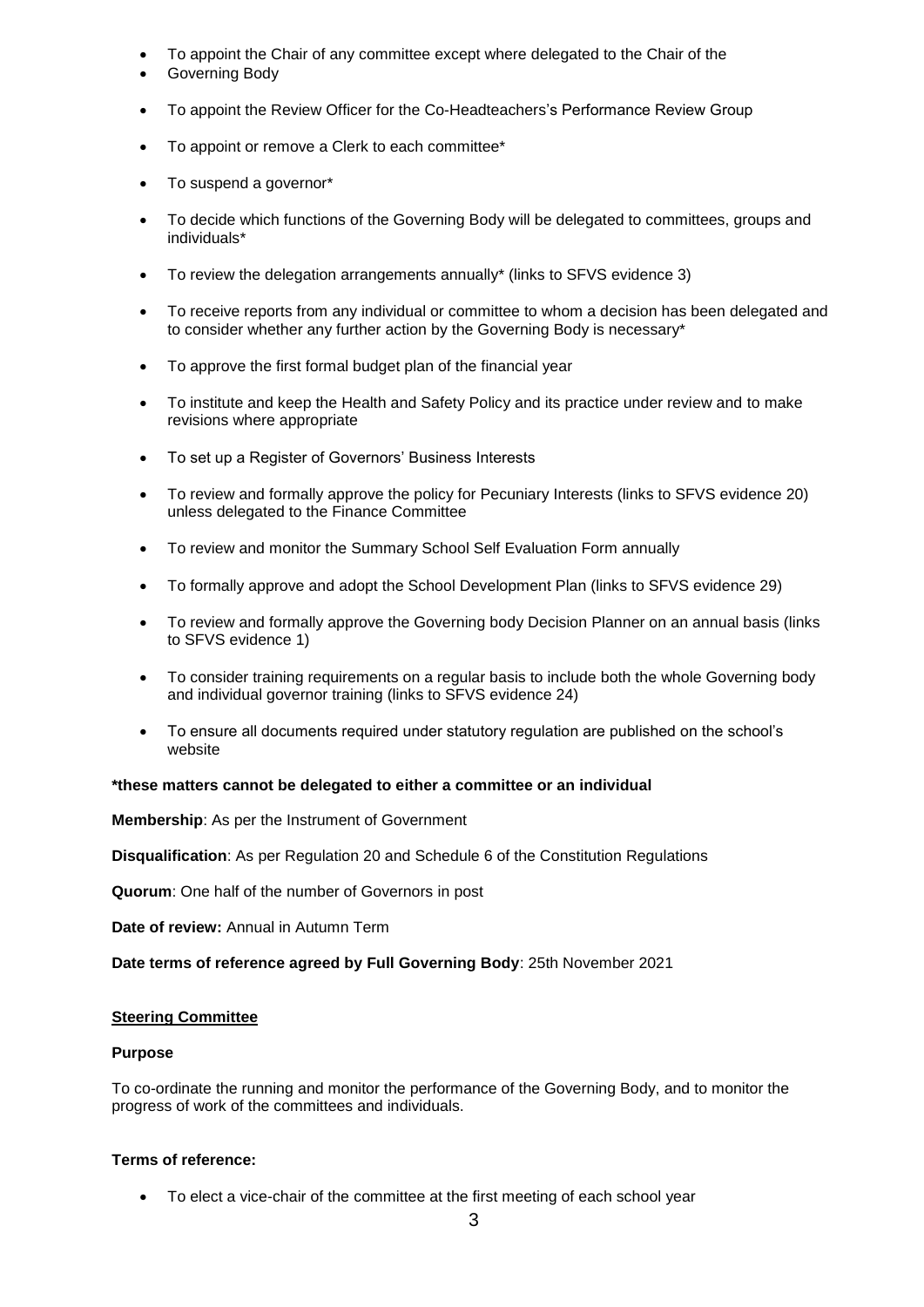- To agree, by early in the autumn term, the programme of work and calendar of meetings for the Governing Body and its committees for the school year. This should be based on known cycles of school improvement, financial management, staffing issues and communicating with parents
- To monitor the performance of the Governing Body
- To monitor the progress of work being undertaken by committees and individuals and ensure that statutory duties and policies are covered by committees and the Governing Body
- To adopt and keep under review statutory policies and documents that governing bodies are required to have by law including information published on the school's web site.
- To adopt and keep under review the Publication of Equality Information and objectives
- (information to be published on website on annual basis)
- To suggest changes to the committee structure and consider recommendations made by committees with regard to the working of the Governing Body and its sub committees
- To oversee arrangements for Governor involvement in formulating and monitoring the
- School Development/Improvement Plan
- To establish exceptional working arrangements where particular circumstances arise e.g. a joint committee to oversee a building project or a special committee to oversee an Ofsted inspection
- To be available and respond to matters of particular difficulty, sensitivity or emergency and offer advice to the Co-Headteachers
- To act as a forum for discussion of general issues and innovative practices
- To review and make recommendations to the Full Governing Body the Summary School Self Evaluation Form annually
- To review and monitor overall progress with the School Development Plan on a termly basis
- To allocate targets within the School Development Plan to committees to monitor progress and success criteria on a termly basis
- To make recommendations to the Governing Body for the recruitment and induction of new governors to include an induction pack and procedures (links to SFVS evidence 7)
- To make recommendations to the Governing Body regarding training requirements on a regular basis to include whole Governing body and individual governor training (links to SFVS evidence 24)
- To produce, collate and report questionnaires for parents, staff and pupils
- To review and update Governor Code of Conduct
- Deputy Co-Headteacherss of the school are invited to be associate members of the Steering **Committee**

**Membership**: Chair of Governors, the Vice-Chair of Governors, the Co-Headteachers, deputy Co-Headteacherss, Chair and Vice-Chair of the Resources Committee, and the Chair and Vice-chair of the Learning and Achievement Committees. Other governors or members of staff may be invited to attend as required.

**Quorum**: 4 with at least one of each of the following four groups attending:

- Co-Headteachers or Deputy Co-Headteachers
- Chair or Vice-Chair of Governors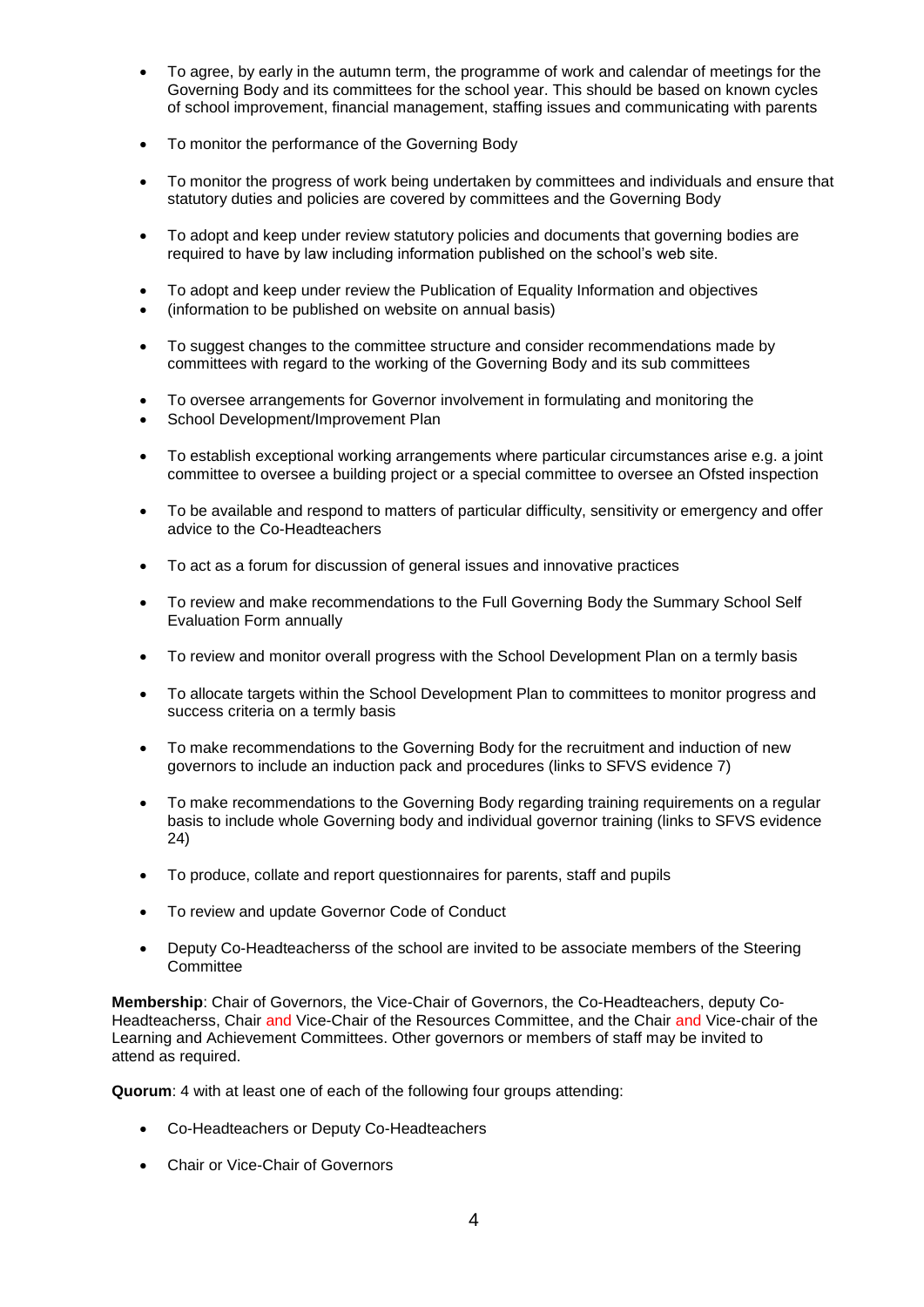- Chair or Vice-Chair of Resources Committee
- Chair or Vice-Chair of Learning and Achievement Committee

# **Date terms of reference agreed by Full Governing Body:** 25th November 2021

**Date of review:** Annual in Autumn Term

## **Appeals Committee**

### **Terms of reference:**

- To elect a vice-chair of the committee at the first meeting of each school year
- To consider any appeal against a decision to dismiss a member of staff made by the
- Co-Headteachers
- To consider any appeal against a decision short of dismissal under the Governing Body's personnel procedures e.g. disciplinary, grievance, capability
- To consider any appeal against selection for redundancy
- To consider any appeal procedures e.g. disciplinary, grievance, capability where the
- Co-Headteachers is the subject of the action

### **Membership**: 3

**Disqualification**: Co-Headteachers and Governors who are employed by the School in any capacity

(It is suggested that only experienced governors be appointed to this committee and that the Chair of Governors, due to probable prior knowledge, should not be a member)

# **Quorum**: 3

# **Date terms of reference agreed by Full Governing Body**: 25th November 2021

**Date of review:** Annual in Autumn Term

#### **Complaints Committee**

#### **Terms of reference:**

- To elect a vice-chair of the committee at the first meeting of each school year
- To consider complaints from parents and members of the public in accordance with the
- Complaints Procedure of the Governing Body

# **Membership**: 3

**Disqualification**: Co-Headteachers and Governors who are employed by the School in any capacity

**Quorum**: 3

# **Date terms of reference agreed by Full Governing Body**: 25th November 2021

**Date of review:** Annual in Autumn Term

# **Pupil Discipline Committee**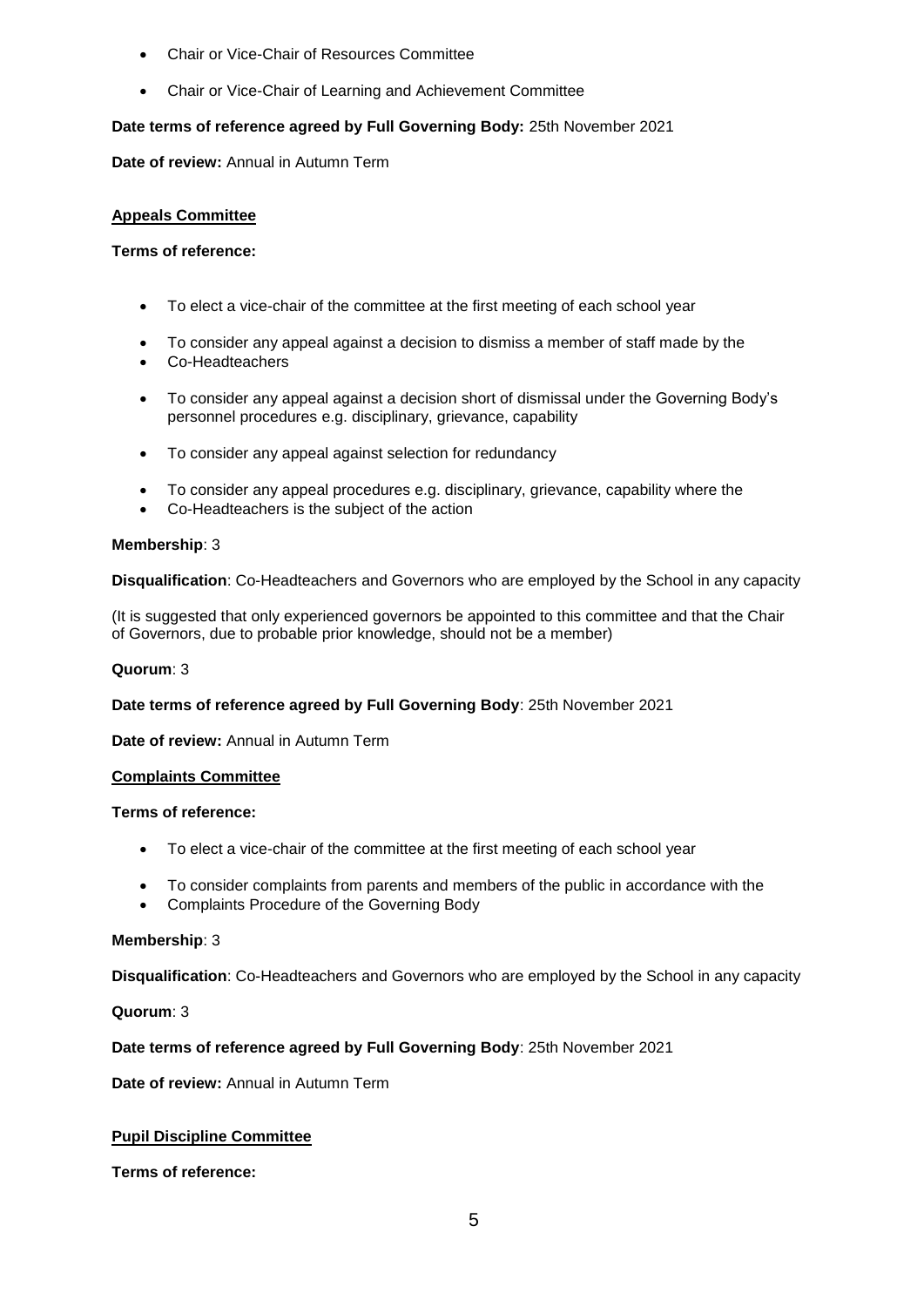- To elect a vice-chair of the committee
- To consider representations from parents in the case of exclusions of 5 days or less
- (Committee may not re-instate), or where statutory requirements otherwise dictate
- To consider representations from parents in the case of exclusions totalling more than 5 but not more than 15 school days in one term (meeting to be held within 50 school days after receiving notice of the exclusion), or where statutory requirements otherwise dictate
- To consider the reinstatement of an excluded pupil within 15 school days of receiving notice of exclusion if:
	- $\circ$  the exclusion is permanent;
	- $\circ$  it is a fixed period exclusion which would bring the pupil's total number of school
	- o days of exclusion to more than 15 in a term; or
	- $\circ$  it would result in a pupil missing a public examination or national curriculum test
	- o or where statutory requirements otherwise dictate
- To ensure that the guidance contained in the 'Exclusion from maintained schools, academies and pupil referral units in England' document is practised in the school, with specific reference to the role assigned to the Governing Body.
- To review the School Behaviour and Discipline Policy, and make recommendations on
- changes to the Governing Body or relevant committee

#### **Membership**: 3

**Disqualification**: Co-Headteachers, any Governor with prior knowledge of the pupil or the incident.

(It is suggested that neither the Chair of Governors nor a member of staff, due to probable prior knowledge, should be a member)

#### **Quorum**: 3

#### **Date terms of reference agreed by Full Governing Body**: 25th November 2021

**Date of review:** Annual in Autumn Term

### **Resources Committee**

#### **Purpose**

To assist the decision making of the Governing Body, by enabling detailed consideration to be given o the best means of fulfilling the Governing Body's responsibility to ensure sound management of the schools finances and resources, including premises and infrastructure and management of health and safety, including proper planning, monitoring and probity and compliance with the relevant legislation.

To make appropriate comments and recommendations on such matters to the Full Governing Body on a regular basis.

Major issues will be referred to the Full Governing Body for ratification

- To elect a vice-chair of the committee at the first meeting of each school year
- To monitor progress and evaluate the effectiveness of the priorities allocated to the
- committee within the School Development Plan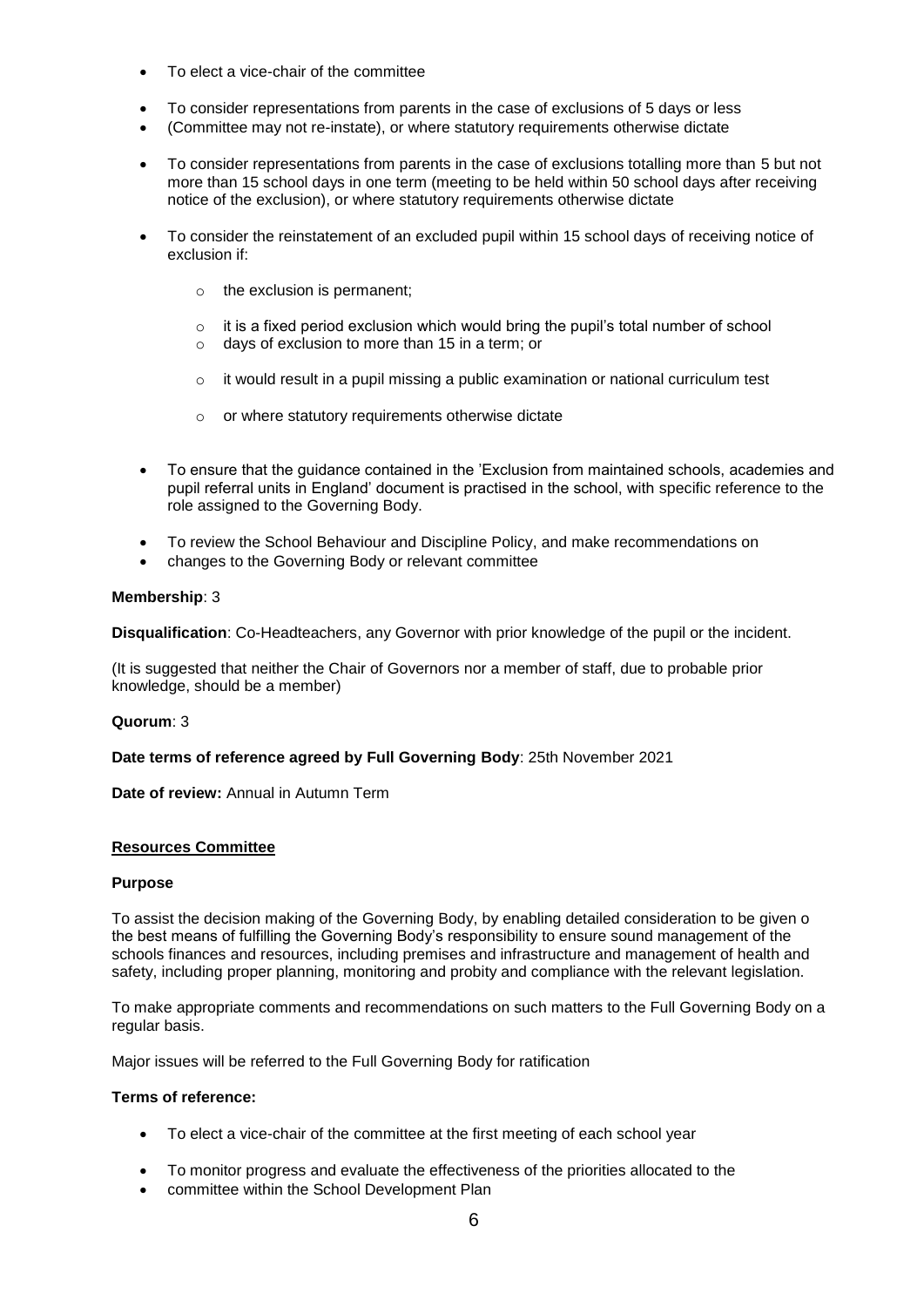- Monitor the impact of Pupil Premium funding
- To draft and keep under review the staffing structure in consultation with the Co-Headteachers
- To establish and approve on an annual basis (statutory requirement), a Pay Policy for all categories of staff and to be responsible for its administration and review including the staffing structure (links to SFVS evidence 5)
- To oversee the appointment procedure for all staff to include ensuring the school has adequate arrangements in place to complete pre-employment checks (links to SFVS evidence 26)
- To ensure that all staff are reminded of the school's whistle-blowing policy on a regular basis (links to SFVS evidence 21)
- To approve and review a Performance Management policy for all staff\*
- To review job descriptions for staff as appropriate and recommended by the Co-Headteachers (links to SFVS evidence 4)
- To review and agree policies relating to Personnel as delegated by the Governing body
- To oversee the process leading to staff reductions
- To keep under review staff work/life balance, working conditions and well-being, including the monitoring of absence
- To make determinations on personnel related expenditure
- To consider any appeal against a decision on pay grading or pay awards
- To be responsible for determining dismissal payments/early retirement
- In consultation with the Co-Headteachers, to draft and recommend to the Full Governing Body the first formal budget plan of the financial year
- Carry out revisions and monitor the budget on a quarterly basis (links to SFVS evidence 22)
- To establish and maintain an up-to-date 3 year financial plan (Strategic Budget Plans -links to SFVS evidence 9)
- To consider a budget position statement including virement decisions at least quarterly and to report significant anomalies from the anticipated position to the Governing Body (links to SFVS evidence 10)
- To review the Out-turn Reports and report any significant variances from the original budget to the Governing body (links to SFVS evidence 13)
- To receive and review the Cash-flow report prior to presentation to the Governing body on a minimum of an annual basis (links to SFVS evidence 39)
- To consider a Medium term plan report annually to inform the recovery of deficit if
- applicable (links to SFVS evidence 43)
- To make a recommendation to the Governing body for approval in relation to the annual Precertification checklist and Statement of Internal Control (links to SFVS evidence 18/19)
- To establish and review a Business Continuity Plan (in accordance with the requirements of the SFVS links to SFVS evidence 30)
- To ensure that the school operates within the Financial Regulations of the Local Authority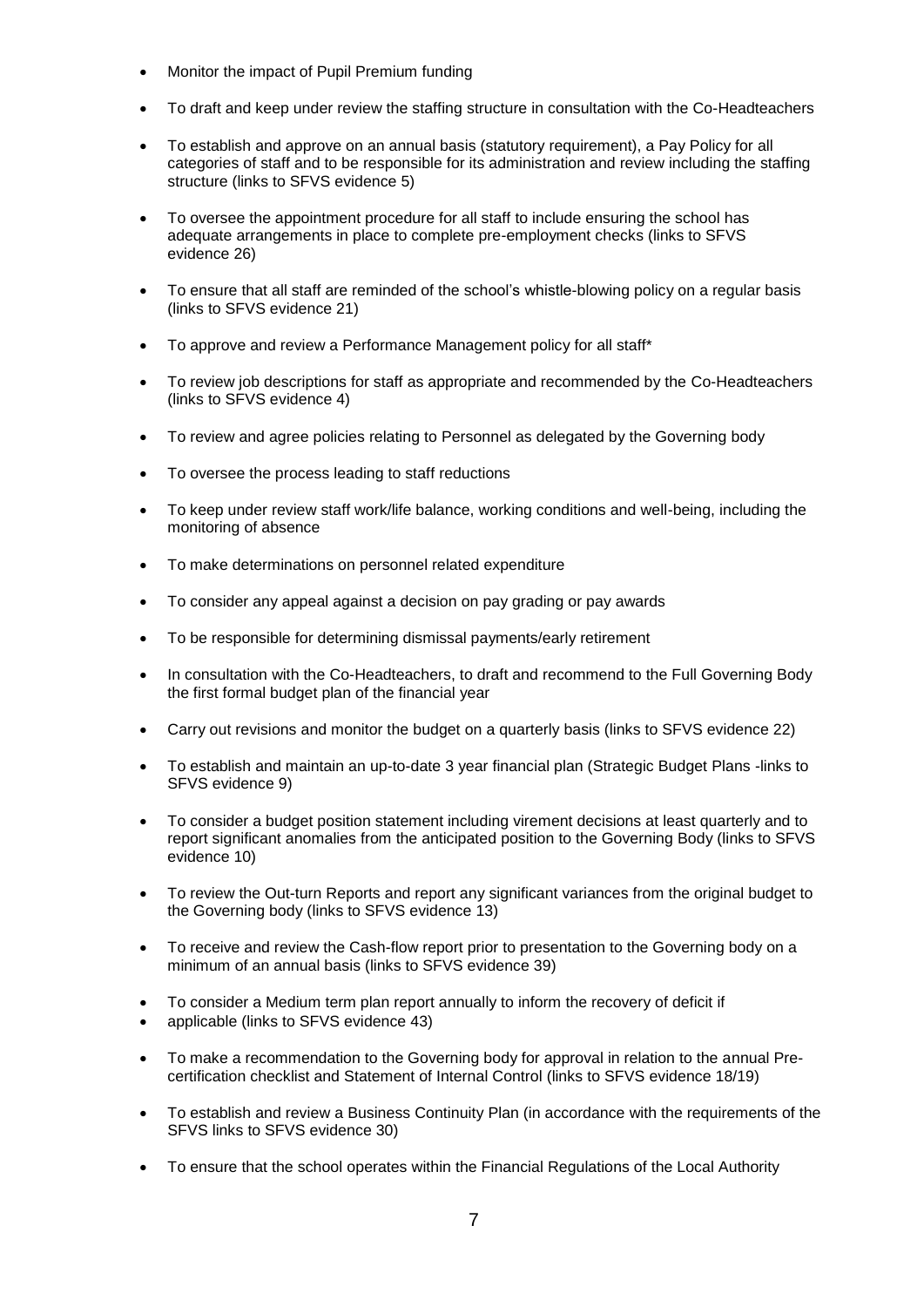- To monitor expenditure of all voluntary funds kept on behalf of the Governing Body
- To review and approve the charges and remissions policies and expenses policies and best value statement (links to SFVS evidence 27/33/34)
- To make decisions in respect of service agreements, contracts and insurance (buildings and public liability)
- To make decisions on expenditure following recommendations from other committees
- To ensure, as far as is practical, that Health and Safety issues are appropriately prioritised
- To determine whether sufficient funds are available for pay increments as recommended by the Co-Headteachers
- In the light of the Co-Headteachers's Performance Management Group's recommendations, to determine whether sufficient funds are available for increments
- To be responsible for determining dismissal payments/early retirement
- To review the SFVS documentation as required: agree an action plan and timetable for remedial action and take a recommendation for formal approval of the SFVS to the Governing body annually
- To review, monitor and approve the Governors' Expenses scheme under delegation
- To maintain an overview of and ensure an up-to-date asset register is maintained together with an annual inventory (links to SFVS evidence 42)
- To review and agree policies relating to Finance as delegated by the Governing body (please list) e.g. Finance Policy, Record of Financial Responsibility (links to SFVS evidence 2/30)
- To consider an Audit report from the Local Authority and agree a detailed action plan with evidence of regular monitoring, where appropriate (links to SFVS evidence 11)
- To complete the self-evaluation of Governing body competencies on an annual basis in respect of the Chair of Governors, Chair of Resources Committee and a governor with a finance role on an annual basis (links to SFVS evidence 23)
- To review benchmarking data on an annual basis (links to SFVS evidence 31/32)
- To prepare the Governing body Value for Money Health Check documentation for approval by the Governing body (links to SFVS evidence 35)
- To advise the Governing Body on priorities, including Health and Safety, for the maintenance and development of the school's premises links to SFVS evidence 14/17)
- To oversee arrangements for repairs and maintenance (links to SFVS evidence 14/17)
- To make determinations on premises-related expenditure links to SFVS evidence 14)
- To oversee premises-related funding bids
- To oversee arrangements, including Health and Safety, for the use of school premises by outside users, subject to Governing Body policy
- To establish and keep under review a Building Development Plan
- To establish and keep under review an Accessibility plan (statutory requirement for review every three years minimum)
- To carry out risk assessments for the premises and ensure that the results of these are
- actioned and reported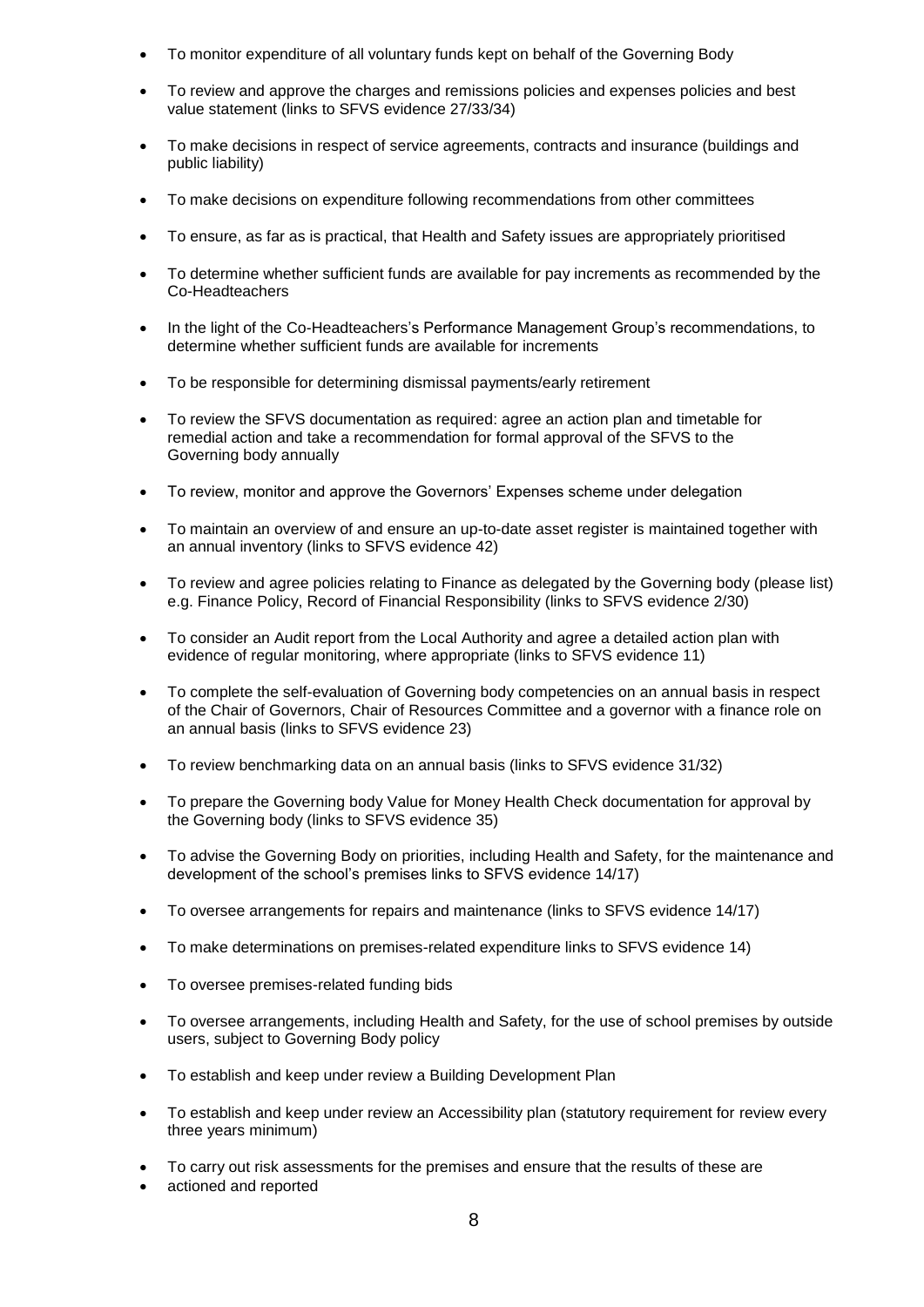To review and agree policies relating to Premises, Health and Safety and as determined by the Steering Committee and/or Full Governing Body.

**Disqualification**: Any relevant person employed to work at the school other than as the Co-Headteachers, when the subject for consideration is the pay or performance review of any person employed to work at the school

**Quorum**: 3 including at least two governors who are neither staff governors nor the Co-Headteachers

## **Date terms of reference agreed by Full Governing Body:** 25th November 2021

**Date of review**: Annual in Autumn Term

#### **Learning and Achievement Committee**

#### **Purpose**

To assist the decision-making of the Governing Body, by enabling more detailed consideration to be given to the best means of fulfilling the Governing Body responsibility to ensure the provision of a well-balanced curriculum and positive experience for the students of the school.

To make appropriate comments and recommendations on such matters to the Governing Body on a regular basis.

To refer major and contentious issues to the Full Governing Body for consideration and ratification

- To elect a vice-chair of the committee at the first meeting of each school year
- To monitor progress and evaluate the effectiveness of the priorities allocated to the committee within the School Development Plan
- To monitor the provision of religious education
- To consider provision for more able children
- To consider provision for special educational needs
- To review anonymised SATs data, Raiseonline information and FFT data if appropriate. To consider pupil progress and how the school is targeting areas of under performance
- To discuss (using anonymised data), set targets for pupil performance
- To monitor the impact of Pupil Premium spending on students' progress and attainment and approve the data to be published on the school's website
- Ensure that the requirements of pupils in vulnerable groups are met
- To consider and advise the Governing Body on standards and other matters relating to the school's curriculum, including statutory requirements and on-going development and recommendations of change.
- To review the school's own tracking data to identify progress including strengths and weaknesses and to receive details on the impact of targeted intervention
- To consider curricular issues which have implications for Resources decisions and to make recommendations to the relevant committees or the Governing Body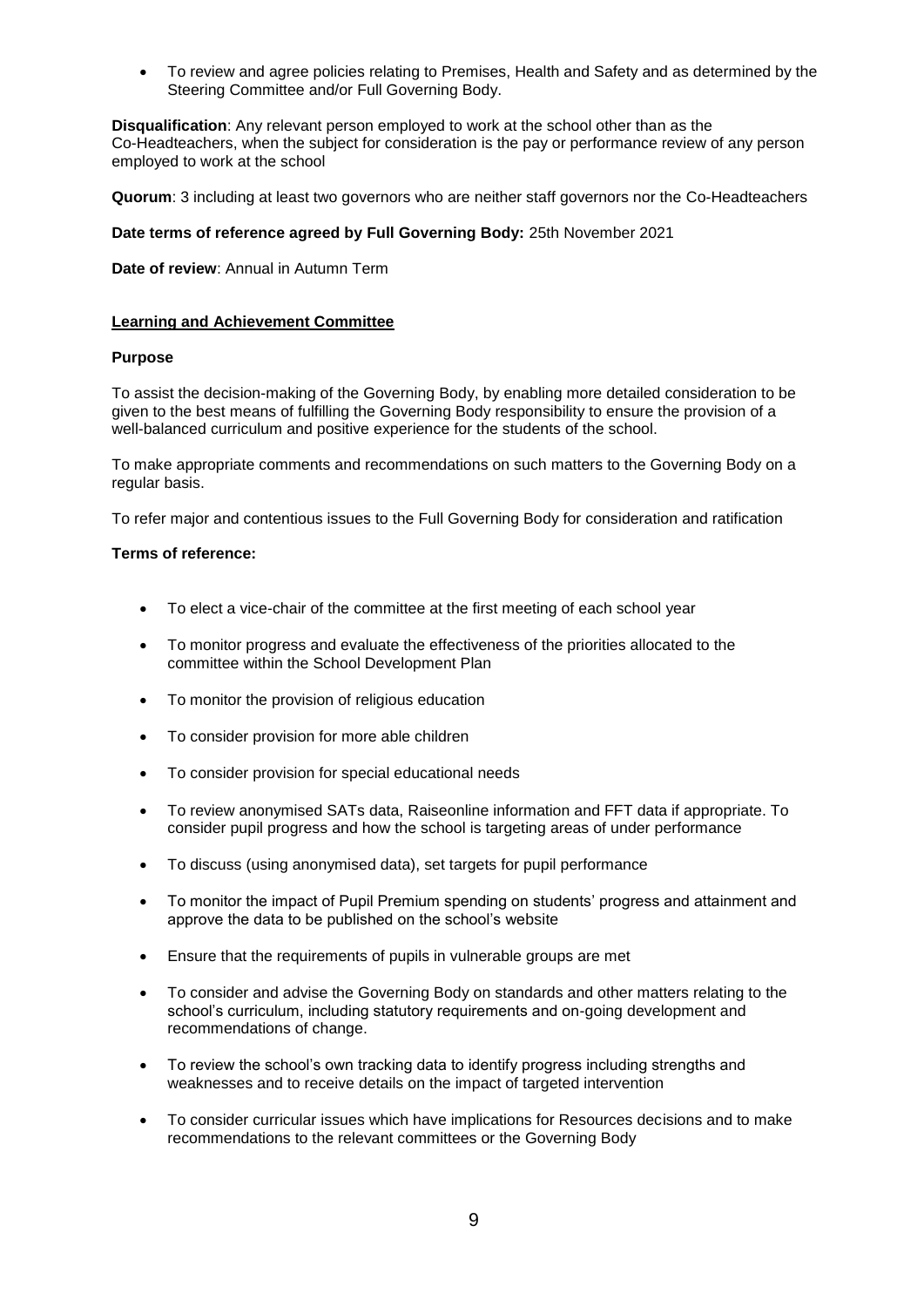- To oversee arrangements for individual governors to take a governance role in specific areas of provision e.g. SEN, English, Maths. To receive regular reports from them and advise the Governing body
- To oversee arrangements for educational visits, including the appointment of a named coordinator
- To approve risk assessments for educational visits and curriculum areas
- To review and agree policies for the curriculum as delegated by the Governing body
- To decide on the provision for Sex Education
- To ensure the school is fulfilling its responsibilities regarding Child Protection and current requirements on safeguarding
- To consider and approve the updating of the relevant statutory policies related to the curriculum and other policies as determined by the Steering Committee and/or the Full Governing Body

### **Disqualification**: None

**Quorum**: 3 including at least two governors who are neither staff governors nor the Co-Headteachers

### **Date terms of reference agreed by Full Governing Body:** 25th November 2021

**Date of review:** Annual in Autumn Term

### **Co-Headteachers's Performance Review Group**

#### **Terms of reference:**

- To arrange to meet with the External Adviser to discuss the Co-Headteachers's performance targets
- To decide, with the support of the External Adviser, whether the targets have been met and to set new targets annually
- To monitor through the year the performance of the Co-Headteachers against the targets
- To make recommendations to the Resources Committee in respect of awards for the
- successful meeting of targets set

#### **Membership**: 3

**Disqualification**: The Co-Headteachers and Governors who are employed by the School in any capacity

#### **Quorum**: 2

# **Date terms of reference agreed by Full Governing Body:** 25th November 2021

**Date of review:** Annual in Autumn Term

#### **Pay Committee**

#### **Purpose**

- To deal with all matters concerning the remuneration of employees of the School and ensure the aims of the Pay Policy is applied in a fair and equitable manner.
- Terms of reference: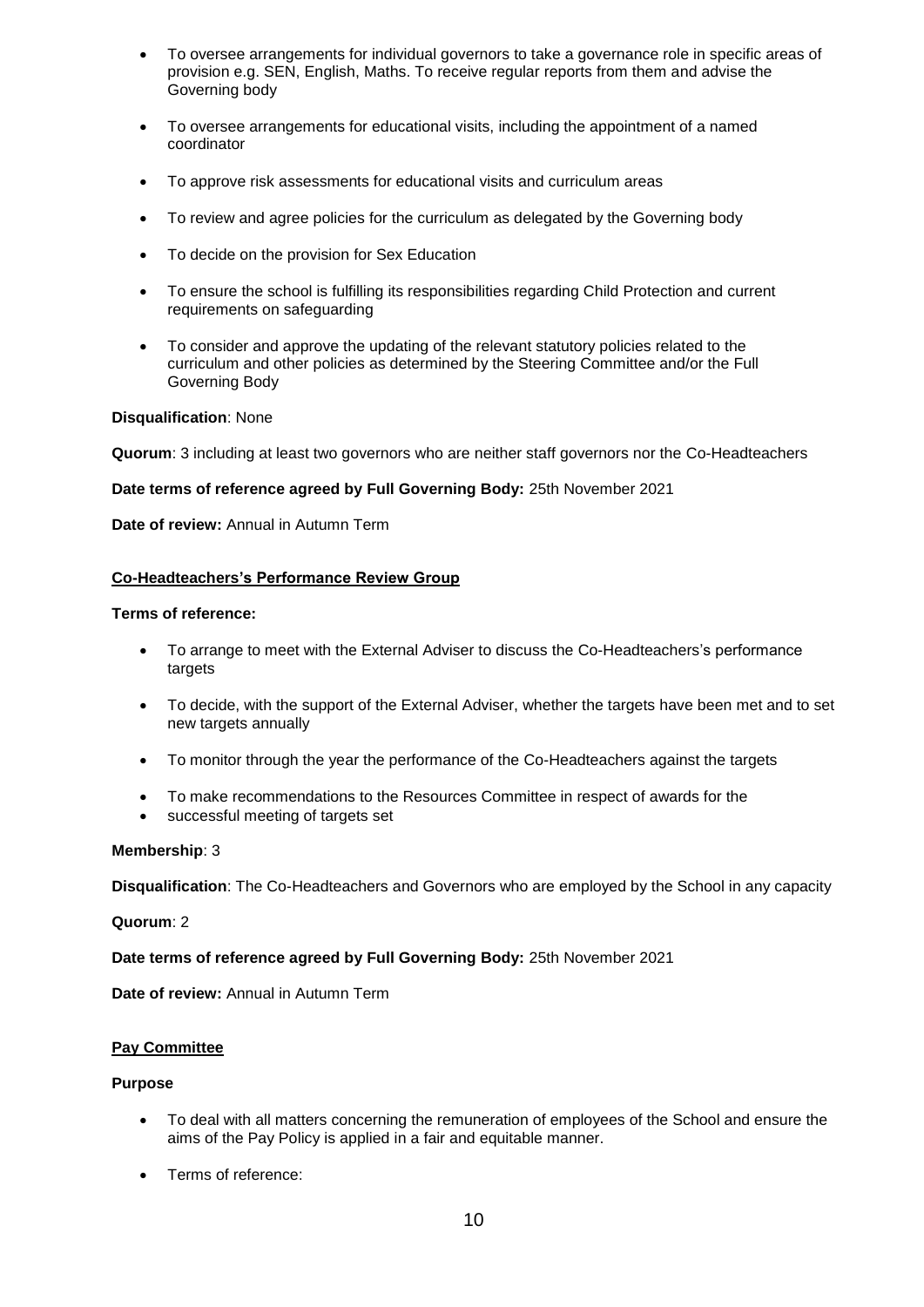- To determine all matters concerning the remuneration of employees of the School
- To assure that the aims of the Whole School Pay Policy is applied in a fair and equitable manner
- To apply the criteria set by the Whole School Pay Policy in determining the pay of each member of staff
- To assure that all statutory and contractual obligations relating to pay are fulfilled
- To review the Whole School Pay Policy annually, taking account of local and national developments, and to make recommendations to the Resources Committee to amend the policy where appropriate
- To review annually salaries of all staff
- Appoint a Vice-chair for the committee at the first meeting of each school year
- To minute its proceedings and decisions clearly
- Keep up to date with relevant developments and to advise the Governing Body accordingly
- Respect and maintain the confidentiality of all discussion, documentation and decisions, in accordance with the Data Protection Act and wider duties of confidentiality, with respect to salary scales and terms and conditions of employment for groups of staff or individuals
- To compile a confidential report to the Governing Body summarising the pay decisions of the Committee. The report will include:
	- o Scale increases awarded (as per Pay Policy and Teachers' Pay and Conditions)
	- o Appeals raised
	- o Movements on scale
	- o Referrals to Pay Committee for review of Head Teacher decision (Main scale classroom teachers)
- The following categories of pay decisions are delegated to the Co-Headteachers:
	- o Main scale class room teachers
	- o Move to upper pay spine
	- o Awards made under Chartered London Teacher Scheme
- The following categories of pay decisions are undertaken by the Pay Committee:
	- o Co-Headteachers's pay award, as proposed by the Co-Headteachers's Performance Review
	- o Group, is in accordance with the Pay Policy
	- o Headship Team
	- o Class Teachers on upper pay spine
	- o Leading Practitioners

**Membership**: 3 plus the Co-Headteachers (except where the Co-Headteachers's pay is under consideration), not all of whom are members of the Resources Committee

**Disqualification**: Other than the Co-Headteachers, Governors who are employed by the School in any capacity, Associate governors.

**Quorum**: 2